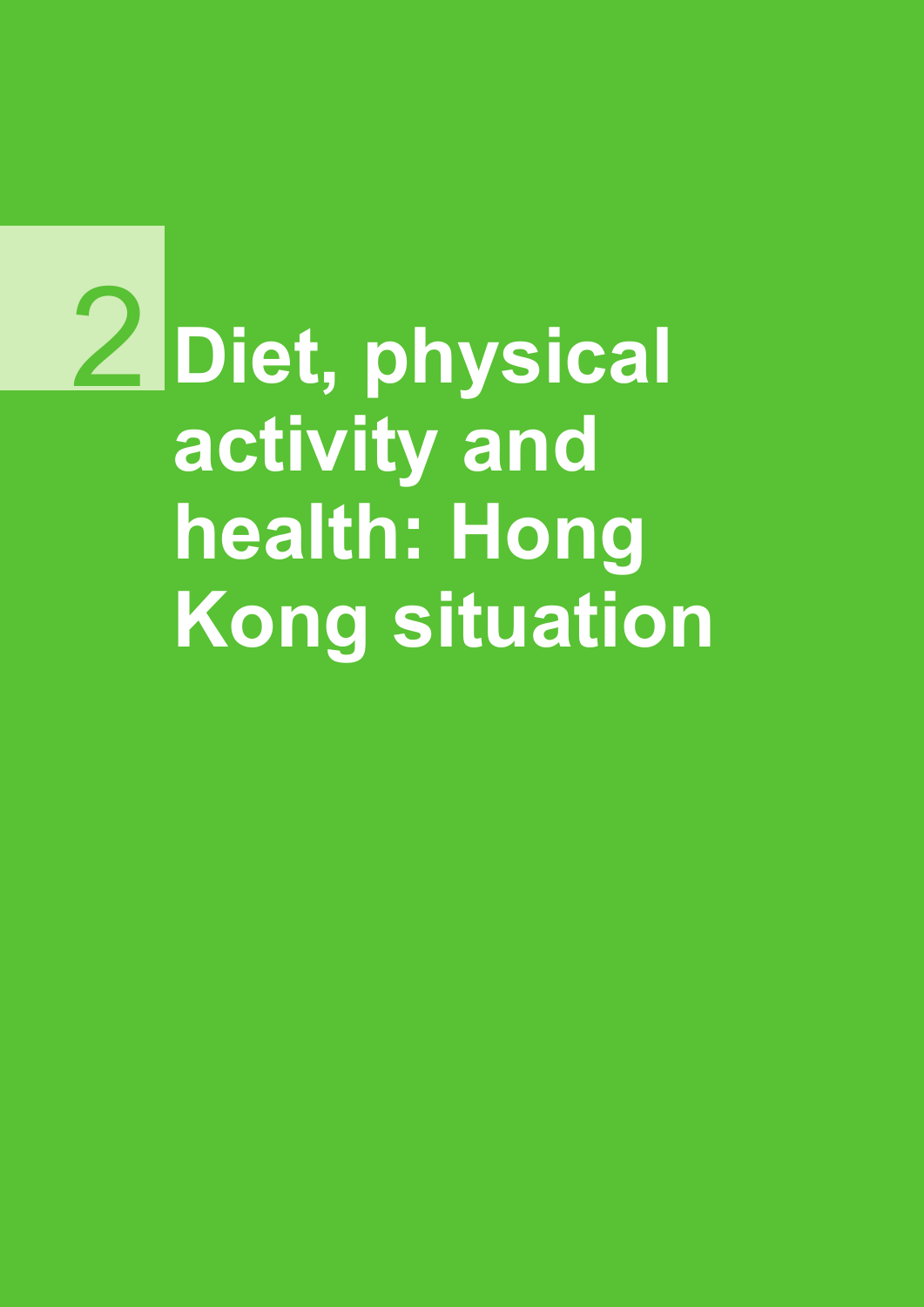# 2

2.1 Weight gain is a consequence of the imbalance between energy gained from food or beverages and energy expended in normal body functioning or daily activities. The rising trend of overweight and obesity has largely been attributed to unhealthy dietary habits, wide availability of high fat and sugary foods, lack of physical activity and engagement in sedentary lifestyles. In the following paragraphs, the local prevalence of major NCD risk factors including dietary habit, physical activity and overweight/obesity are reviewed. Furthermore, the local health promotion activities conducted by different government departments and non-governmental organizations (NGOs) are also presented. All these information is essential for identifying the priority areas for action and guiding the interventions on NCD prevention and control in future.

# **Local situation of dietary habit, physical activity participation and overweight/ obesity**

## Dietary habit

2.2 For infant and toddlers, there is growing evidence suggesting that breastfeeding can prevent subsequent childhood overweight and that longer breastfeeding period gives greater protection for children. It was estimated that the percentages of newborns ever breastfed on discharge from hospitals rose from about 10% in 1981 to around 76.9% in 2009. The ever breastfeeding rate increased from 50% for babies born in 1997 to 73.7% for those born in 2008. The exclusive breastfeeding rate for over 4-6 months increased from 6% for babies born in 1997 to 12.7% for those born in 2008. However, for other dietary habits among infant and young children, there is limited information available.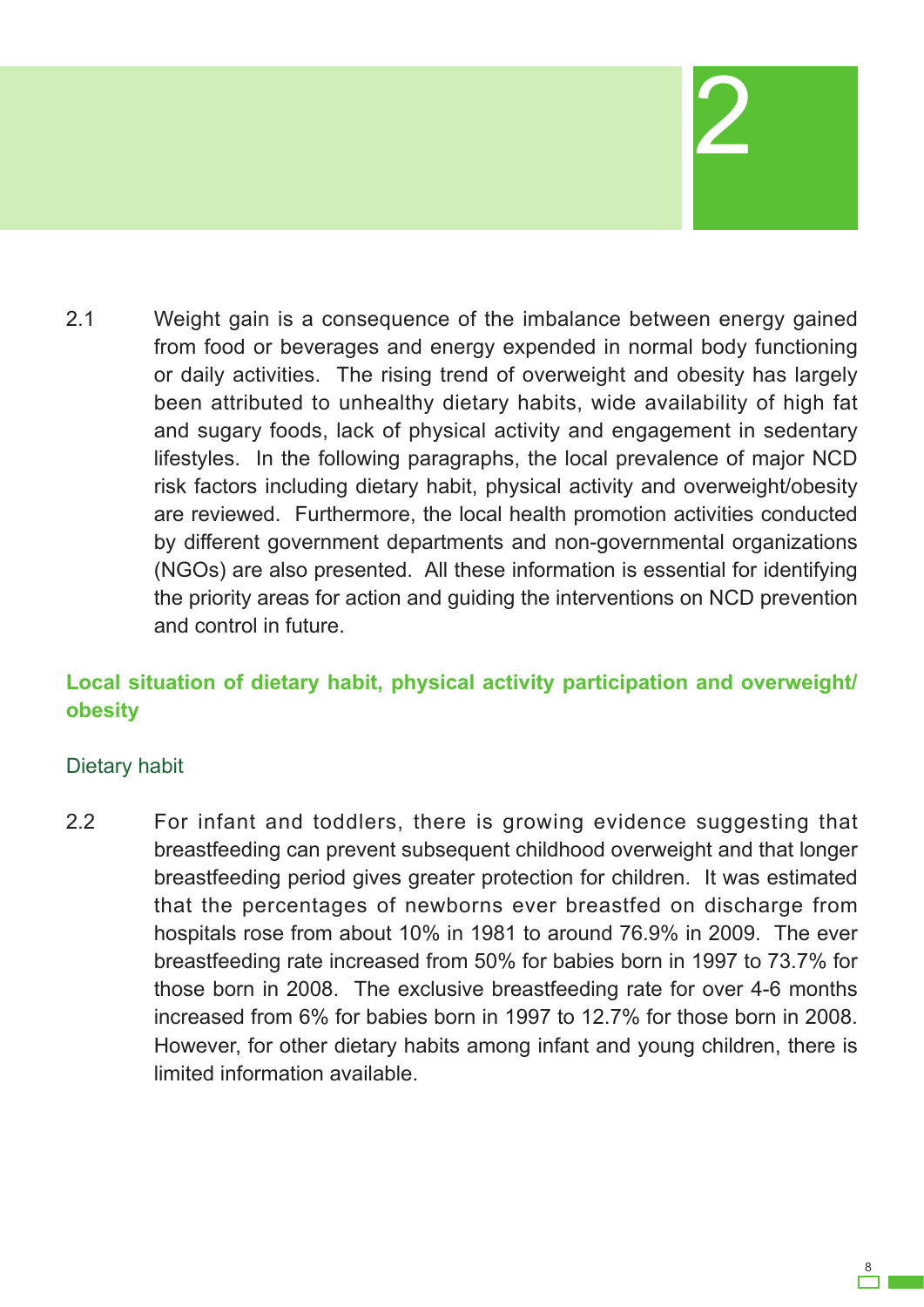- 2.3 According to the "Assessment of Dietary Pattern in Primary Schools 2008" conducted by the Central Health Education Unit (CHEU) of the DH in 2008 to assess the dietary habit of P4 and P5 students, there was a definite knowledge-attitude gap where healthy eating is concerned. Students possessed good knowledge of healthier food options did not necessarily synchronise with what they chose in food preference. Only about half had a habit of eating fruit (57.5% ate twice or more per day). Besides, only 9.8% to 25.6% of the students did not consume food items such as drinks with added sugar, deep-fried food, food high in fat/sugar/salt in the week prior to the survey. Furthermore, students showed preference for food items that were usually high in salt, sugar or fat, such as burger and fries, ice-cream and hot dog.
- 2.4 The WHO recommends 400g intakes of fruit and vegetables for adults per day for the prevention of chronic diseases. The BRFS April 2009 of the DH revealed that about four-fifths (79.0%) of people aged 18-64 failed to meet the WHO's recommendation in 2009. Males (85.3%), young adults aged 18-24 (85.6%) and clerks (84.4%) had the highest prevalence of inadequate fruit and vegetable consumption.
- 2.5 The BRFS April 2007 also revealed that a substantial proportion of local population ate out for breakfast (30.2%), lunch (51.5%) and dinner (10.8%) five or more times a week in 2007. According to the Baseline Survey for the "EatSmart@restaurant.hk" Campaign of the DH in 2007, 84.5% and 53.9% of people aged 12 and above respectively perceived that fruit and vegetable ingredients were too little in food provided by food premises. On the other hand, 60.1%, 40.9% and 27.2% respectively perceived that fat/oil, salt and sugar ingredients were too much in food provided by food premises.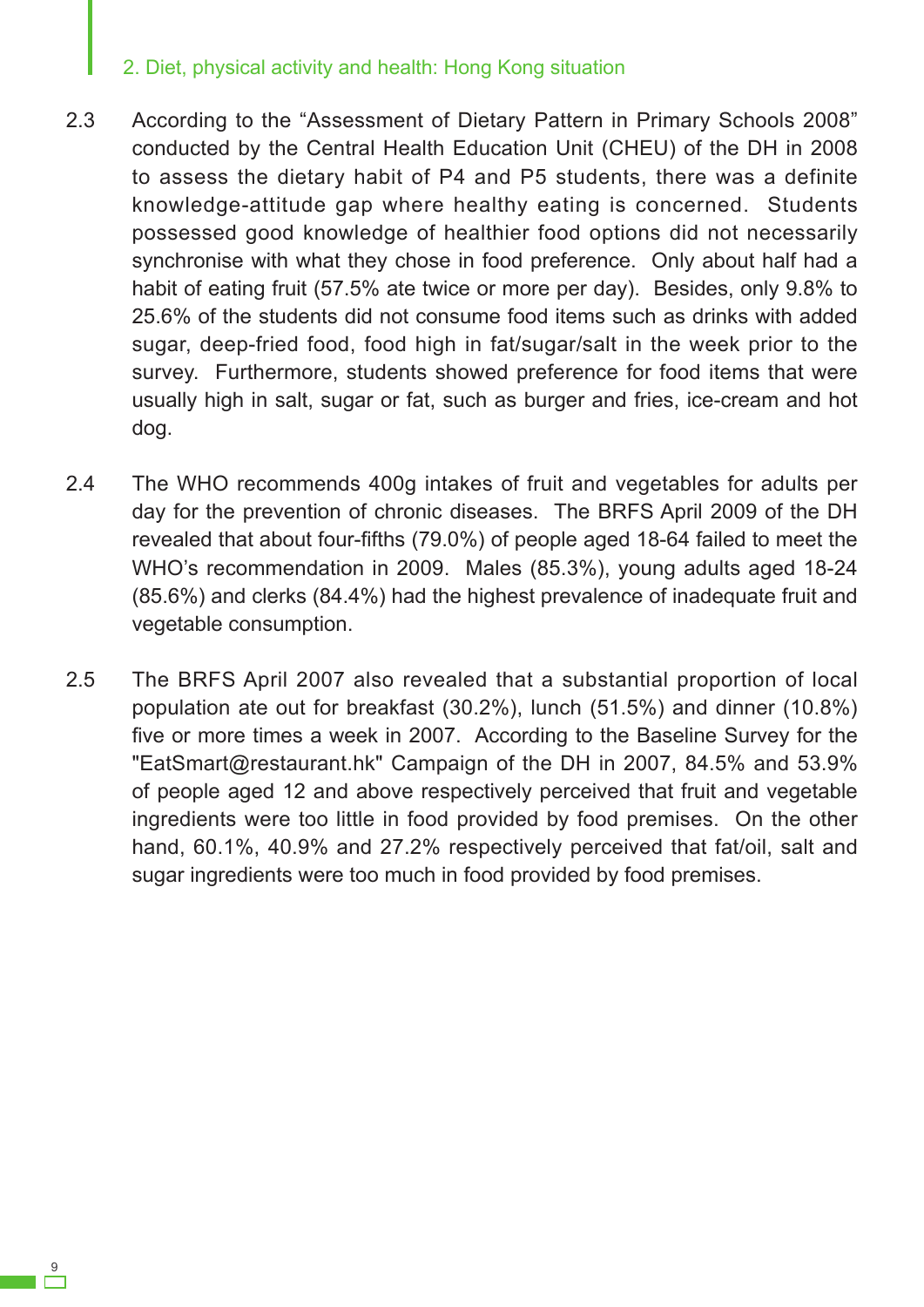- 2.6 The "Better Health for Better Hong Kong" Campaign was a territory-wide heath promotion campaign launched from 2000 to 2006 by the Health InfoWorld of Hospital Authority (HA). Health check-up was also provided to the participants to assess their general health status. From 2000 to 2002, over 4 500 subjects were recruited from two local labour unions to attend the health check-up, and the data were analysed and published in several studies. For dietary habit, over half of the participants had at least one of the six unhealthy dietary habits (no daily fruit intake, no daily vegetable intake, low fluid intake, having irregular meals, frequent sugary drinks and frequent dining out) and around 20% had more than one unhealthy dietary habit. Overall, men had less desirable dietary habit than women.<sup>1</sup>
- 2.7 For elderly population, the Population Health Survey (PHS) 2003/2004 showed that 79.5% and 76.5% of people aged 65-74 and aged 75 and above consumed less than five servings of fruit and vegetables per day respectively.

#### Physical activity participation

- 2.8 The surveys of the Education Bureau (EDB) on students' physical fitness showed that other than Physical Education lessons, less than half of the students engaged in moderate exercise for at least three times per week with 20 minutes or more per session (i.e. 48.1% for P1-3 and 50.0% for P4-6 in 2003/04; 40.1% for S1-3 and 30.1% for S4-7 in 2004/05; and 40.8% for P1-3 and 42.2% for P4-6 in 2005/06). The 2004/05 study also found that 46.4% of junior secondary and 40.5% of senior secondary students spent over four hours daily watching television, videos, using the computer or playing computer games.
- 2.9 In the Study on the Participation Patterns of Hong Kong People in Physical Activities of the Community Sports Committee (CSC), 61.2% of respondents aged 7-12 (i.e. mostly primary students) and 57.4% of respondents aged 13- 19 (mostly secondary students) engaged in three days or more of 30 minutes of moderate to vigorous activity weekly, excluding Physical Education lessons. Although the figures are higher than those in paragraph 2.8, there is much room for improvement.

<sup>1</sup> Ko GT, et al. Associations between dietary habits and risk factors for cardiovascular diseases in a Hong Kong Chinese working population - the "Better Health for Better Hong Kong" (BHBHK) health promotion campaign. Asia Pacific Journal of Clinical Nutrition 2007;16:757-65.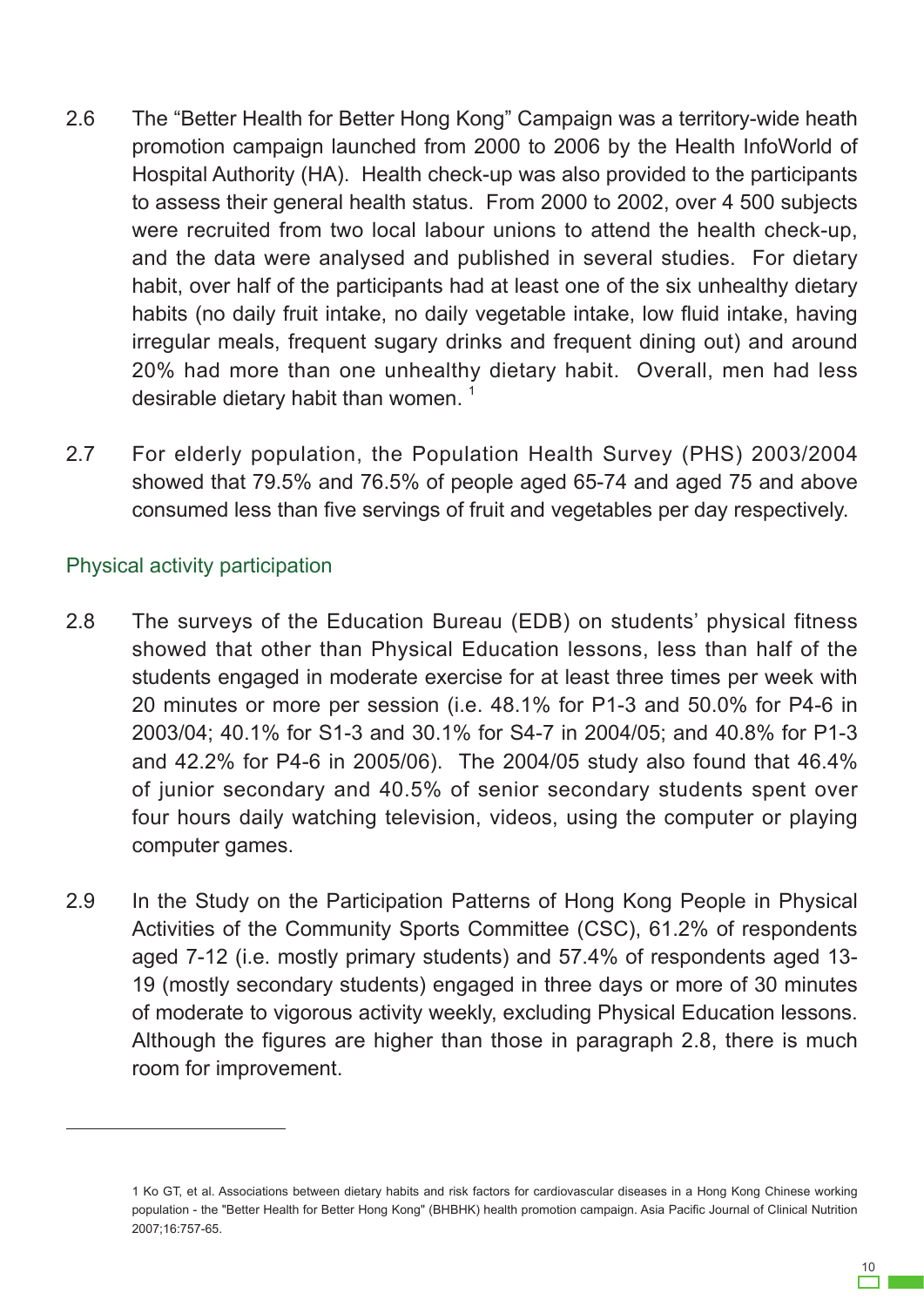- 2.10 According to the BRFS in 2009, around 85.9% of people aged 18-64 did not have vigorous physical activity for three days or more per week; about 75.5% did not have moderate physical activity for three days or more per week; around 29.0% did not walk for 10 minutes daily. Overall, about onefifth (21.0%) were classified as having "low" level of physical activity (based on International Physical Activity Questionnaire classification). Clerks were more common to be classified as having "low" level of physical activity. Furthermore, from PHS 2003/2004 findings, 20.9% of people aged 15 and above sat at least 10 hours daily and people in younger age group (15-34) spent more time on sitting.
- 2.11 According to the Sports Participation Survey 2001 of the Hong Kong Sports Development Board, 48% of people aged 15 and above had participated in at least one sports activity in the past three months. People aged 15-24 (65%) had the highest participation rate, while those aged 55-64 had the lowest (31%).
- 2.12 For elderly population, 8.3% and 16.6% of people aged 65-74 and aged 75 and above respectively did not walk for 10 minutes daily according to PHS 2003/2004. Furthermore, 18.7% and 30.9% of people aged 65-74 and aged 75 and above respectively were classified as having "low" level of physical activity. From the Sports Participation Survey 2001, 49% of people aged 65 and above had participated in at least one sports activity in the past three months.

## Overweight/obesity

2.13 According to statistics of the Student Health Service (SHS), the prevalence of overweight including obesity (defined as more than 120% median weight for height) among primary school students rose from 16.4% in 1997/1998 school year to 22.2% in 2008/2009 school year. Similarly, the prevalence of overweight including obesity among secondary school students rose from 13.6% to 17.7% in the same period. Overall, the prevalence of overweight including obesity among students rose from 15.7% in 1997/1998 to 20.4% in 2008/2009. The prevalence remained higher among boys with the difference between boys and girls widening slightly over the years. It is clear that the cohort with a higher baseline prevalence of obesity will end up with a higher prevalence of obesity when they leave schools (both primary and secondary).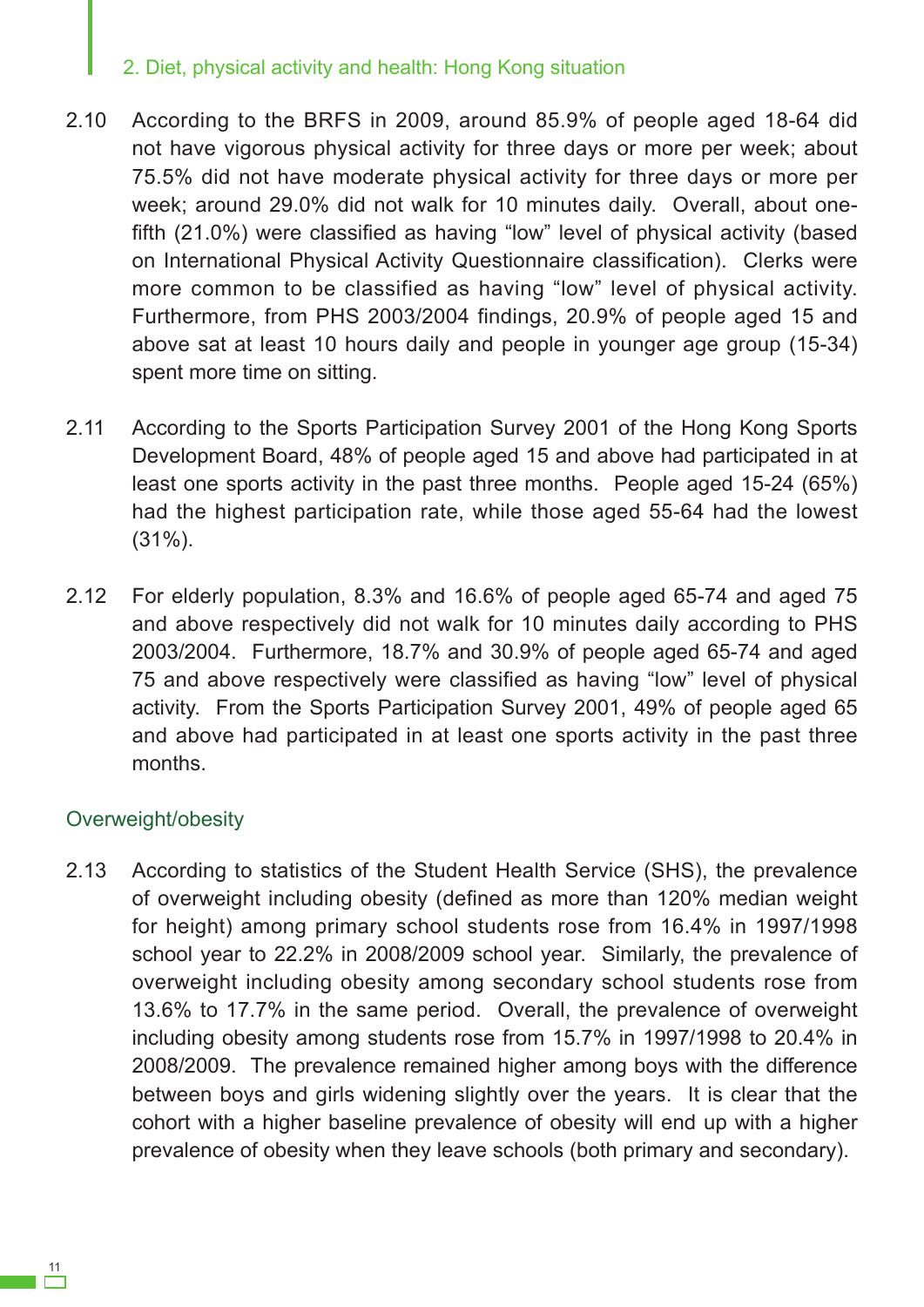- 2.14 From 2003 to 2004, the Chinese University of Hong Kong (CUHK) conducted a cross-sectional study to examine the prevalence of overweight/obesity among local students aged 11-18. $^{2}$  The weight and height of around 2 100 students from 14 schools were measured. The study revealed that the prevalence of adolescent overweight/obesity ranged from about 10% to 14% based on different international classification. The problem of overweight/ obesity was more common among boys than girls (boys: 14%-20%; girls: 7%- 10%).
- 2.15 Another cross-sectional study of CUHK, which examined around 2 600 children aged 6-13, revealed that about 13% of boys and 11% of girls were obese. $3$  Furthermore, about 10% and 3% of the children were classified as having three or more and four or more of the six cardiovascular risk factors (high systolic blood pressure/diastolic blood pressure, high blood triglyceride, low blood high-density lipoprotein, high blood low-density lipoprotein, high blood glucose and high blood insulin) respectively.
- 2.16 For adult population, the BRFS revealed that 38.7% of people aged 18- 64 were overweight/obese (defined as body mass index greater than 22.9) in 2009. Weight problem was more common among males than females (male: 49.3%; female: 29.7%). People aged 35 or above and blue collar workers had the highest prevalence of overweight/obesity. Overall speaking, the prevalence of overweight/obesity remained stable from 2004 to 2009. However, an increasing trend (46.0% in 2004 to 49.3% in 2009) of overweight/ obesity was observed among the male population.
- 2.17 Analysing the data from the "Better Health for Better Hong Kong" Campaign, it was revealed that the age-standardised percentage of overweight/obesity and central obesity among the participating working population were respectively around 60% and 27% in men, and 32% and 27% in women. Compared to the data collected from a local prevalence survey for glucose intolerance and lipid abnormality in 1990<sup>4</sup>, the percentage of central obesity doubled in men (12% to 27%) but remained similar in women.<sup>5</sup>

<sup>2</sup> Ko GT, et al. The problem of obesity among adolescents in Hong Kong: a comparison using various diagnostic criteria. BMC Pediatrics 2008;8:10.

<sup>3</sup> Sung RYT, et al. Waist circumference and body mass index in Chinese children: cutoff values for predicting cardiovascular risk factors. International Journal of Obesity 2007;31(3):550-8.

<sup>4</sup> Cockram CS, et al. The prevalence of diabetes mellitus and impaired glucose tolerance among Hong Kong Chinese adults of working age. Diabetes Research and Clinical Practice 1993;21:67-73.

<sup>5</sup> Ko TC, et al. Doubling over ten years of central obesity in Hong Kong Chinese working men. Chinese Medical Journal 2007;120(13):1151-4.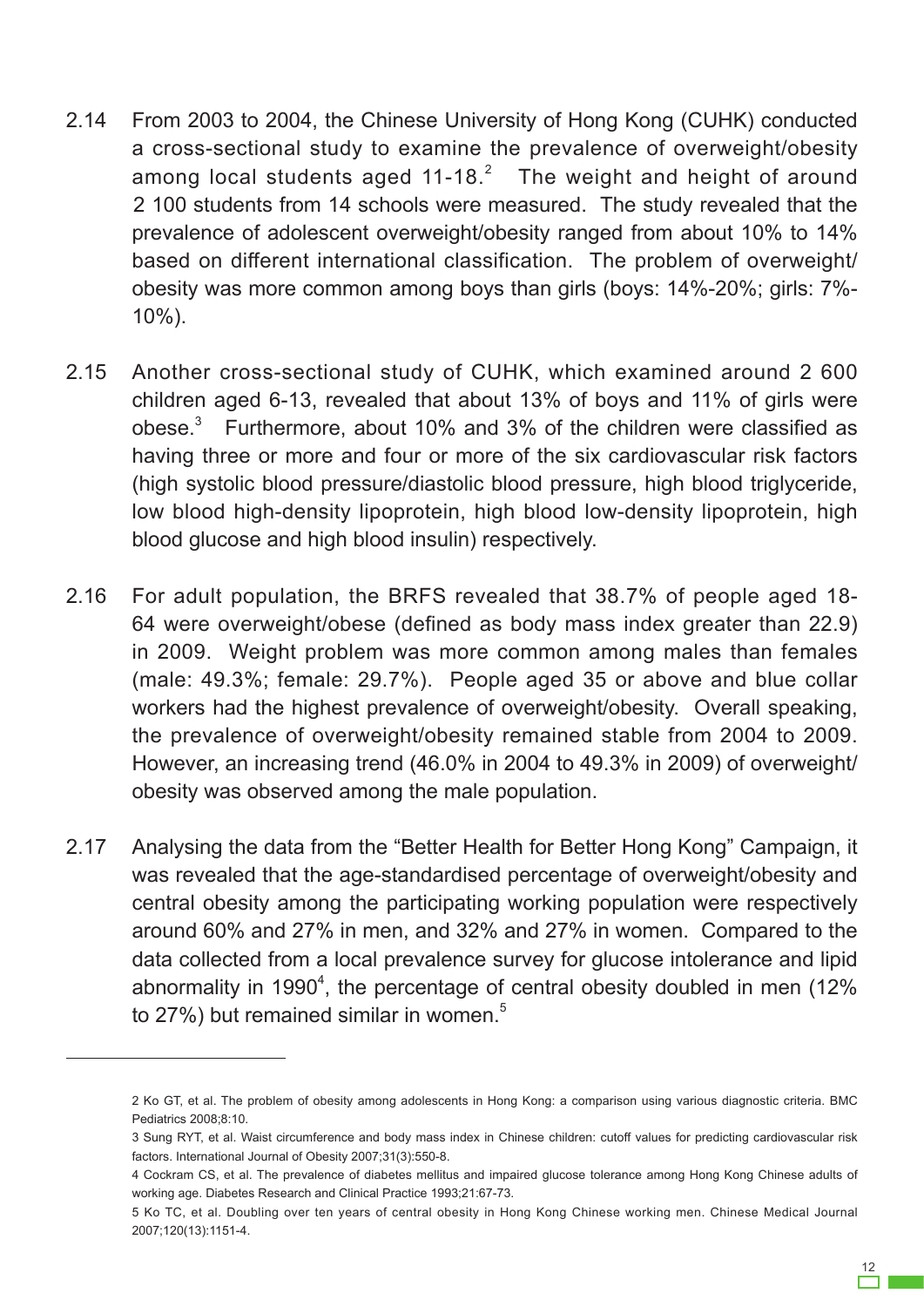- 2.18 Furthermore, over a quarter of the subjects had more than one cardiovascular risk factor (smoking, being obese, having hypertension, having hypercholesterolaemia, having diabetes mellitus, past history of cardiovascular diseases). Despite this high prevalence of multiple risk factors, most (83%) perceived their health as satisfactory.<sup>6</sup>
- 2.19 For elderly population, the PHS 2003/2004 revealed that the prevalence of overweight/obesity was 49.4% and 41.9% for people aged 65-74 and aged 75 and above respectively.

## **Local health promotion activities to promote healthy lifestyles**

#### Health promotion programmes by the Department of Health

- 2.20 The DH has committed to safeguarding the health of the community through promotive, preventive, curative and rehabilitative services. The DH promotes healthy living to the general public through various channels. The following paragraphs summarise these activities.
- 2.21 The NCD Division of the DH is responsible for surveillance and control of NCD of public health importance in Hong Kong and formulation of strategies in relation to NCD prevention. Through Behavioural Risk Factor Surveillance System, Public Health Information System and other health surveys, the Division regularly collects, collates, analyses and disseminates surveillance data on NCD and their related risk factors. The information collected is useful for planning, implementing and evaluating health promotion programmes, for development of NCD prevention and control activities, and for risk communication through a monthly publication "NCD Watch".

<sup>6</sup> Ko GT, et al. Low levels of awareness of suboptimal health conditions in a high-risk working population: the "Better Health for Better Hong Kong" health promotion campaign. International Journal of Behavioural Medicine 2007;14:63-9.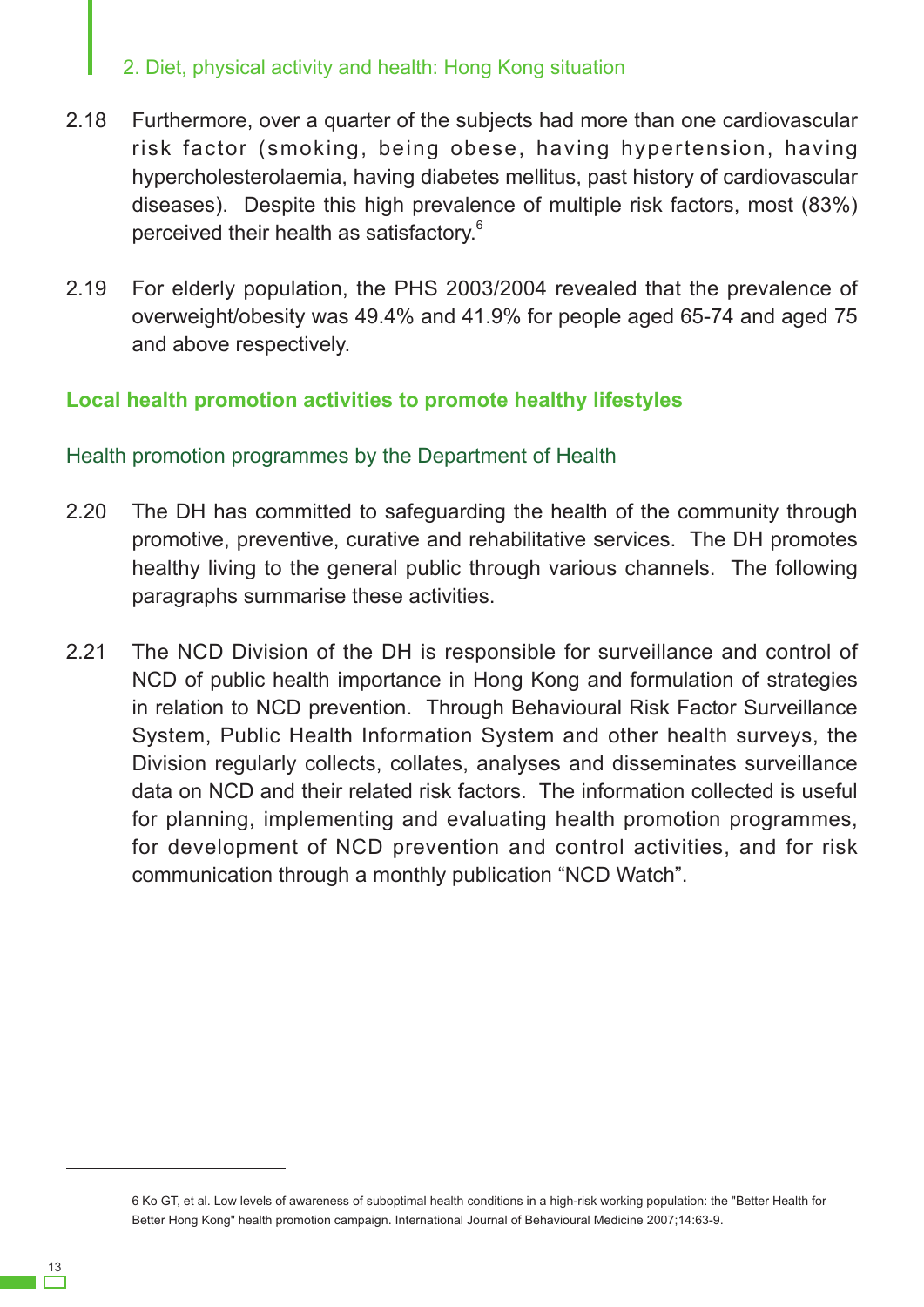- 2.22 The CHEU of the DH promotes the health of the community through collaborating with various agencies in health promotion. To promote healthy eating habit, the CHEU has all along committed to raising public awareness of the importance of healthy eating through various large-scale campaigns such as "2 Plus 3 A Day" Campaign, "EatSmart@school.hk" Campaign and "EatSmart@restaurant.hk" Campaign. The "EatSmart@school.hk" Campaign was launched in 2006-2007 academic year to raise public awareness and concern about healthy diet among children, and create an environment that is conducive to healthy diet in schools and the community. In 2007, the "EatSmart@restaurant.hk" Campaign was also launched to promote healthy eating in restaurants as part of the efforts to address NCD and obesity; also to formulate and implement strategies to empower the public to make and request healthier choices when eating out. For promoting physical activity, the CHEU collaborated with different government departments, non-government organizations and professional bodies to launch various initiatives such as "Healthy Exercise for All Campaign", "Exercise Prescription Project" and "Stair Climbing to Health".
- 2.23 Through the Community Liaison Division, the DH establishes close partnerships with District Councils, Healthy City Projects, community groups and the public to organize health promotion programmes and promote population health.
- 2.24 The Family Health Service (FHS), SHS and Elderly Health Service (EHS) of the DH provide a variety of health promotion and disease prevention activities for people in different life stages.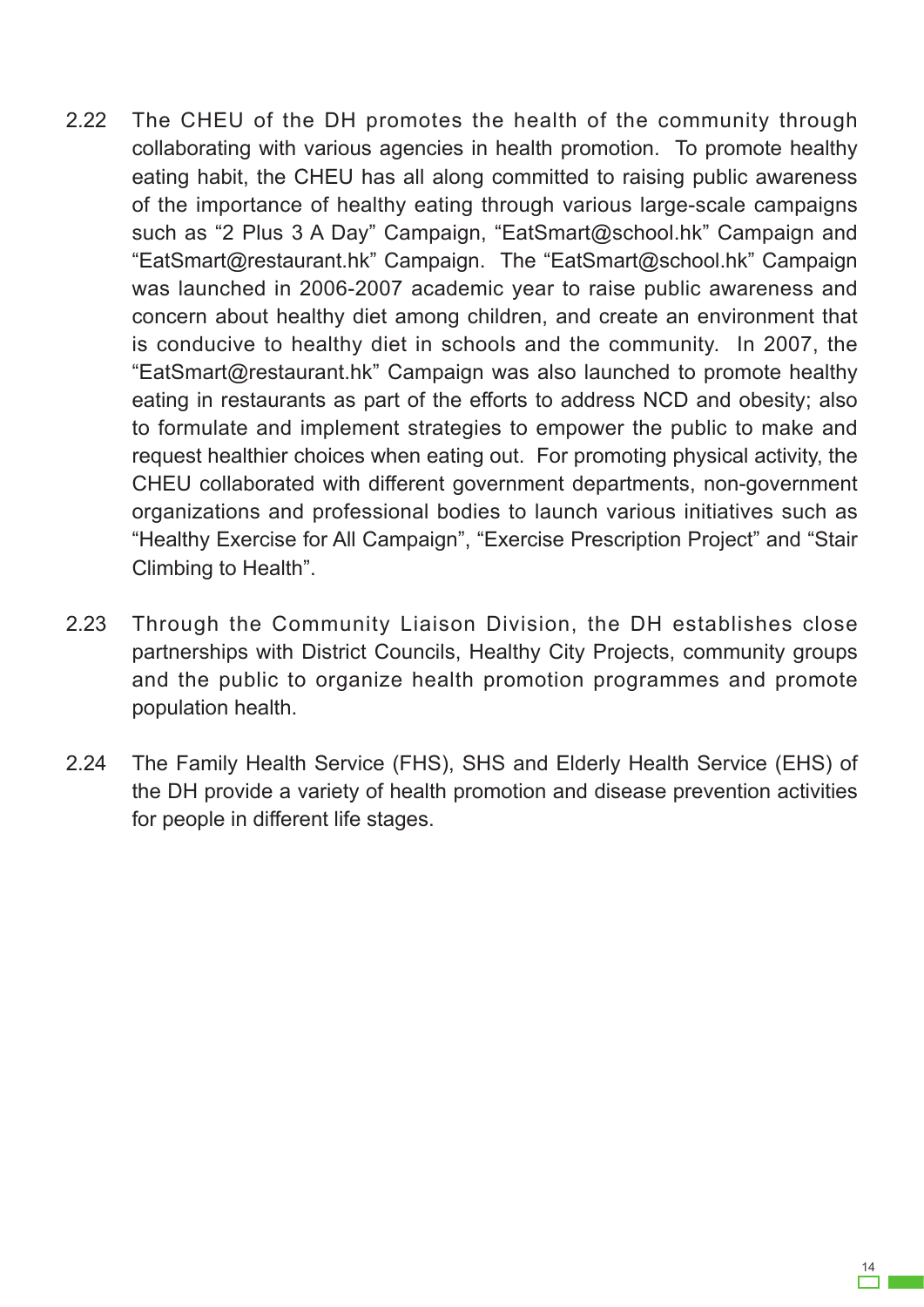- 2.25 The FHS provides a comprehensive range of health promotion and disease prevention services for children from birth to 5 years and women below 65 years of age. These services are provided through a network of 31 Maternal and Child Health Centres (MCHCs) and 3 Woman Health Centres. Furthermore, the FHS has been actively involved in promoting, protecting and supporting breastfeeding. Since 2000, a breastfeeding policy has been implemented in the FHS to facilitate a supportive environment in all MCHCs. All medical and nursing staff of FHS were given structured training in breastfeeding counselling. Since August 2002, the DH has implemented a departmental policy to promote breastfeeding among all staff and support breastfeeding in the workplace. Information kits on breastfeeding are produced and distributed to pregnant women in antenatal clinics of hospitals and MCHCs. Every year, the FHS joins up with other community partners in launching publicity campaigns around the World Breastfeeding Week to raise public awareness on breastfeeding. The FHS also monitors the trend of local breastfeeding rate through collecting monthly reports from all public and private maternity units and conducting regular surveys in the MCHCs.
- 2.26 The SHS aims to safeguard both the physical and psychological health of school children through comprehensive, promotive and preventive health programmes to enable them to gain the maximum benefit from the education system and develop their full potentials. The SHS operates 12 Student Health Service Centres, which provides services such as health assessment (e.g. weight status measurement), health education (e.g. on healthy eating, physical activity participation) and individual health counselling for all primary and secondary school students.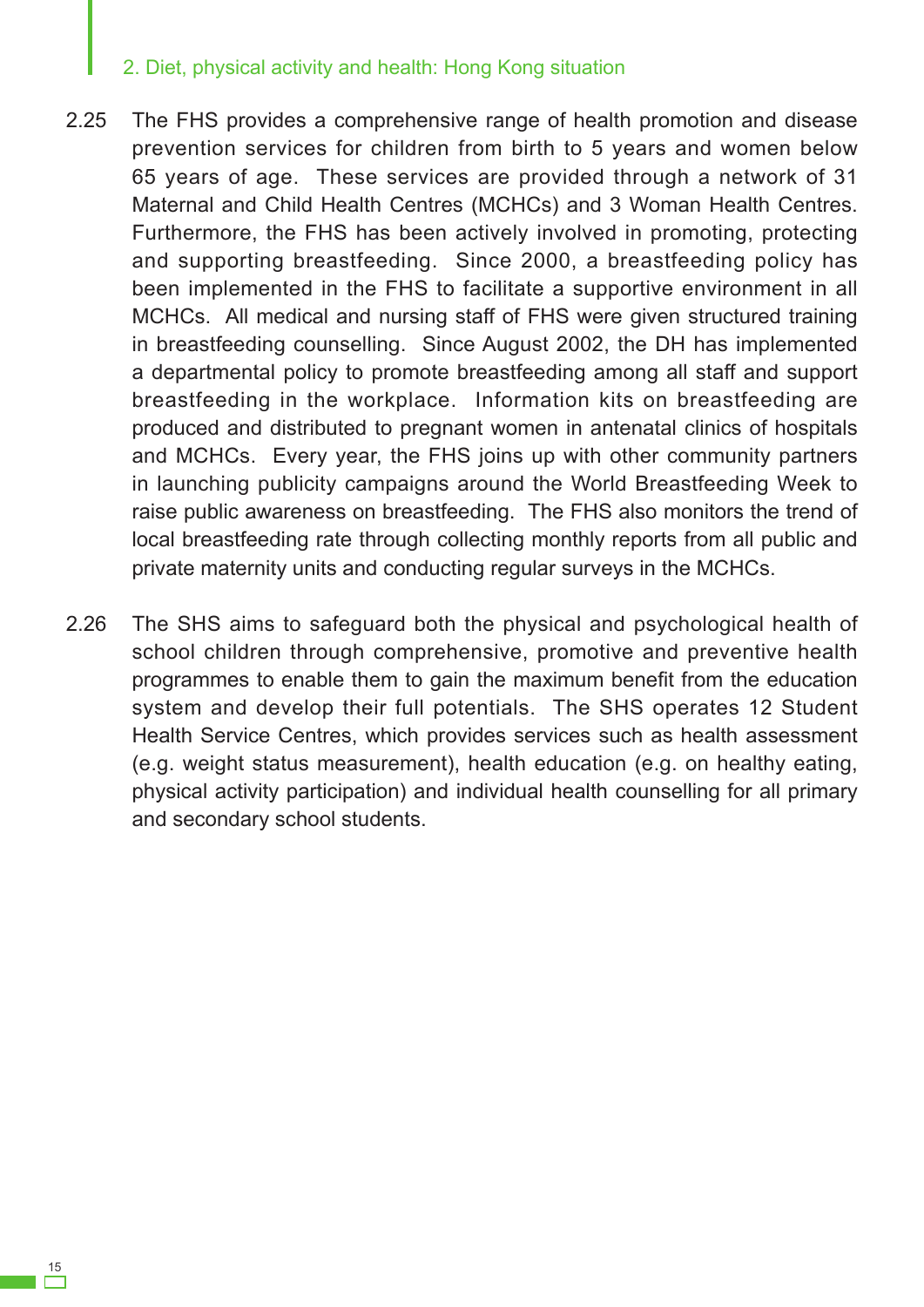2.27 The EHS provides primary health care to the elderly so as to improve their self-care ability, encourage healthy living and strengthen family support in order to minimise illness and disability. It offers integrated health services including health risk assessment, physical check-ups, counselling, curative treatment and health education to elderly people aged 65 and above through its 18 Elderly Health Centres. Tailored health education will be given to those with health risks, such as overweight, sedentary lifestyle or unhealthy diets, which are detected through health risk assessment. Collaborating with various elderly care providers, the 18 Visiting Health Teams (VHTs) reach into the community and provide health education for elders and their carers. The VHTs conduct educational outreach visits to residential care homes for the elderly to provide skill training for their staff on topics such as designing healthy menus for elders, enhancing fiber intake of residents, assessing residents' nutritional status. The EHS actively disseminates health information to the general public, including topics on diet and exercise, through pamphlets, internet webpages, telephone information hotlines, media programmes and interviews, and contributed articles to newspapers. To promote healthy eating and exercises for all, the EHS has produced various VCDs such as "Healthy Snacks", "Shopping Smart", "Exercise for Healthy Ageing" and "Maintenance Exercise for the Frail Elders". The EHS has also published a series of books including "Cookbook of Healthy Recipes" and "On Healthy Eating: The Science and Love of Food and Eating", which further promulgate the principle of healthy eating.

## Health promotion programmes by other government departments and local organizations

2.28 Apart from the DH, other government departments such as the Leisure and Cultural Services Department (LCSD) and EDB also play a major role in promoting healthy lifestyles. Many local NGOs also actively participate in promoting healthy living. Based on the input from WGDPA Members, some 50 local health promotion programmes were identified and listed in Annex 4.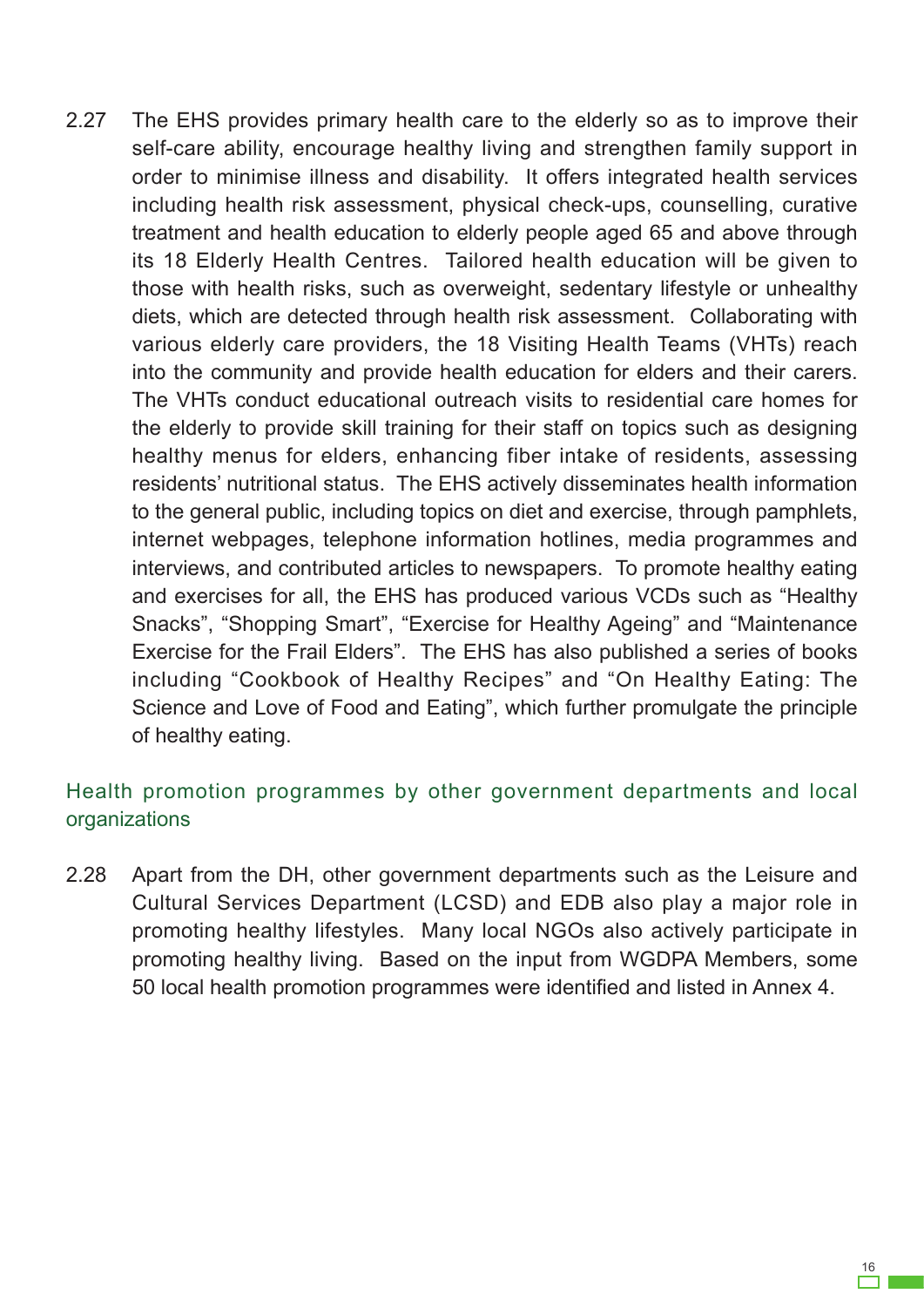2.29 In accordance with the Ottawa Charter for Health Promotion, health promotion is defined as "the process of enabling **people** to increase control over and to improve their health". For this process to make an impact on population health, the six elements of **PEOPLE**, namely **P**artnership, **E**nvironment, **O**utcome-focused, **P**opulation-based, **L**ife-course approach and **E**mpowerment, are considered as the core to planning and implementation of the health promotion programme. Using these six criteria, some examples of health promotion good practices are identified and outlined below.

Jump Rope for Heart Program

- 2.30 The Hong Kong College of Cardiology has launched the "Jump Rope for Heart" Program" in 1999 to motivate young people to adopt a heart healthy lifestyle through having physical activity, thus reducing the risk of heart diseases and stroke. The programme comprises four components:-
	- Teaching skipping skills through provision of a set of teaching kit with guide books, ropes, DVDs, and posters to participating schools;
	- Providing Heart Health Education through health talks by cardiologists, distribution of health education materials, slogan/poster design competitions, etc;
	- Fund Raising which is used for operating the "Jump Rope for Heart Program" and organizing heart health promotional activities. 15% of the fund raised will be allocated to participating schools for the expenses of organizing the "Jump Off Day" and other health-related activities. Furthermore, students can help to disseminate the heart health message to their relatives and friends during fund raising. Besides, the fund raising mechanism of the "Jump Rope for Heart Program" assures its sustainability; and
	- • Organizing "Jump Off Day" by participating schools for their students to perform skipping skills so that more students will be motivated to join the programme.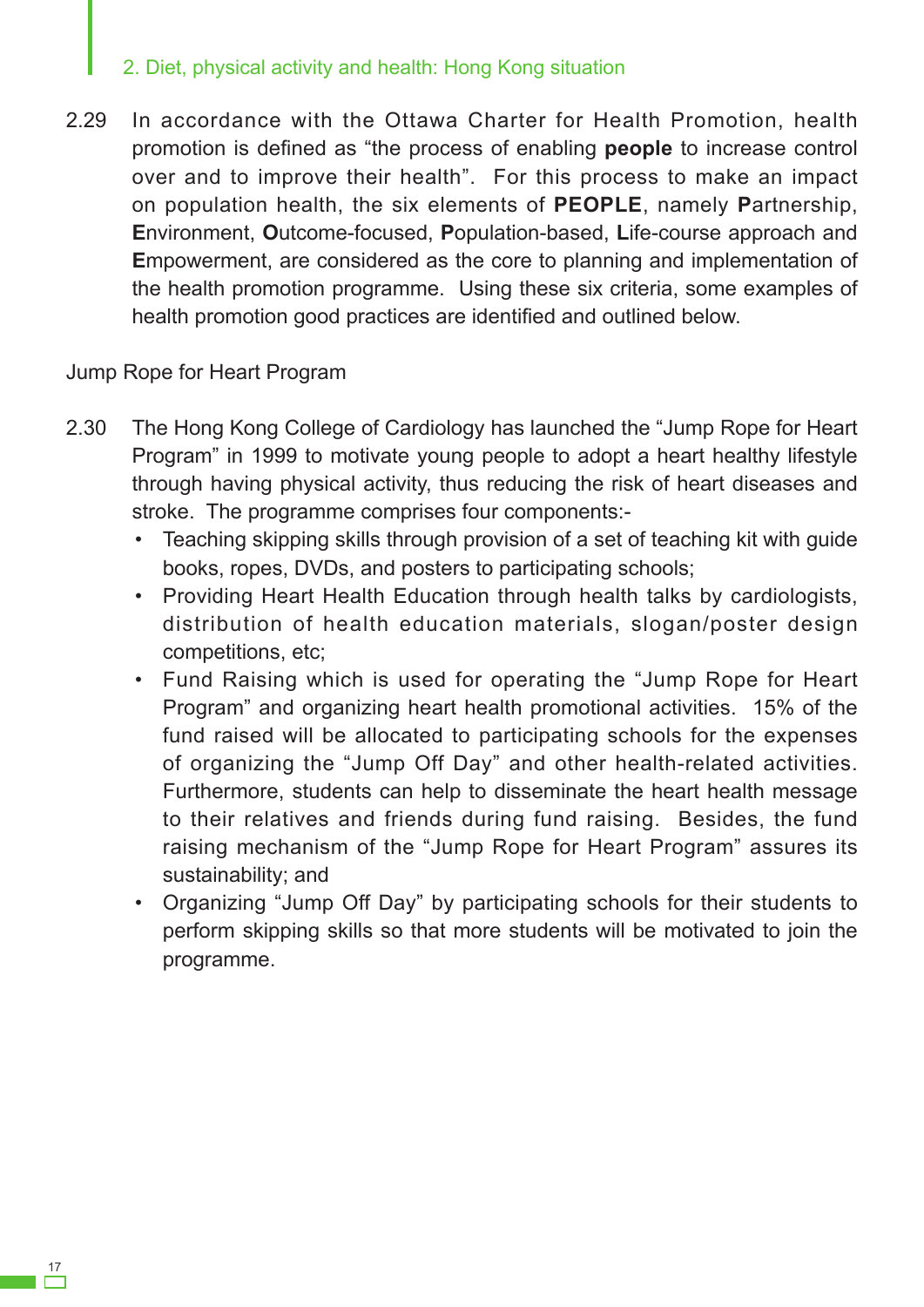#### Hong Kong Healthy Schools Award Scheme

- 2.31 The Centre for Health Education and Health Promotion of CUHK has launched the Hong Kong Healthy Schools Award Scheme for primary and secondary schools since 2001. The Scheme follows closely the Healthy Schools Programme promoted by the WHO. The Scheme covers six key areas, including health policies, health services, personal health skills, social environment, community relationships and physical environment. It builds on the concept of health promoting school to encourage educational achievement, better health and emotional well-being; thereby supporting students in improving their quality of life. It provides a structured framework for the development and implementation of healthy schools. A set of guidelines and standards with indicators for monitoring schools' progress and recognition of achievement are adopted. The organizer has recently launched the Hong Kong Healthy Pre-Schools Award Scheme to promote health among pre-school children. The Scheme has obtained part of its funding from the Quality Education Fund.
- 2.32 The above programmes comprise the six key elements for implementation of health promotion programme. The organizers closely collaborate with various parties such as the EDB, DH and participating schools to carry out the programmes. This draws together the strengths of people from different sectors with diverse knowledge and skills. The programmes adopt the setting approach and promote healthy living in schools, thus creating a supportive environment which enables students to cultivate the habit of healthy living. Clear guidelines and measurable indicators are established to gauge school development and monitor the progress. They are territory-wide programmes targeted for all schools in Hong Kong. The programmes promote healthy living in children which may help to reduce the risk of having NCD in their adulthood. Furthermore, the programmes also empower students with personal health skills, and equip the school managements with skills to create an environment that is conducive to students' health.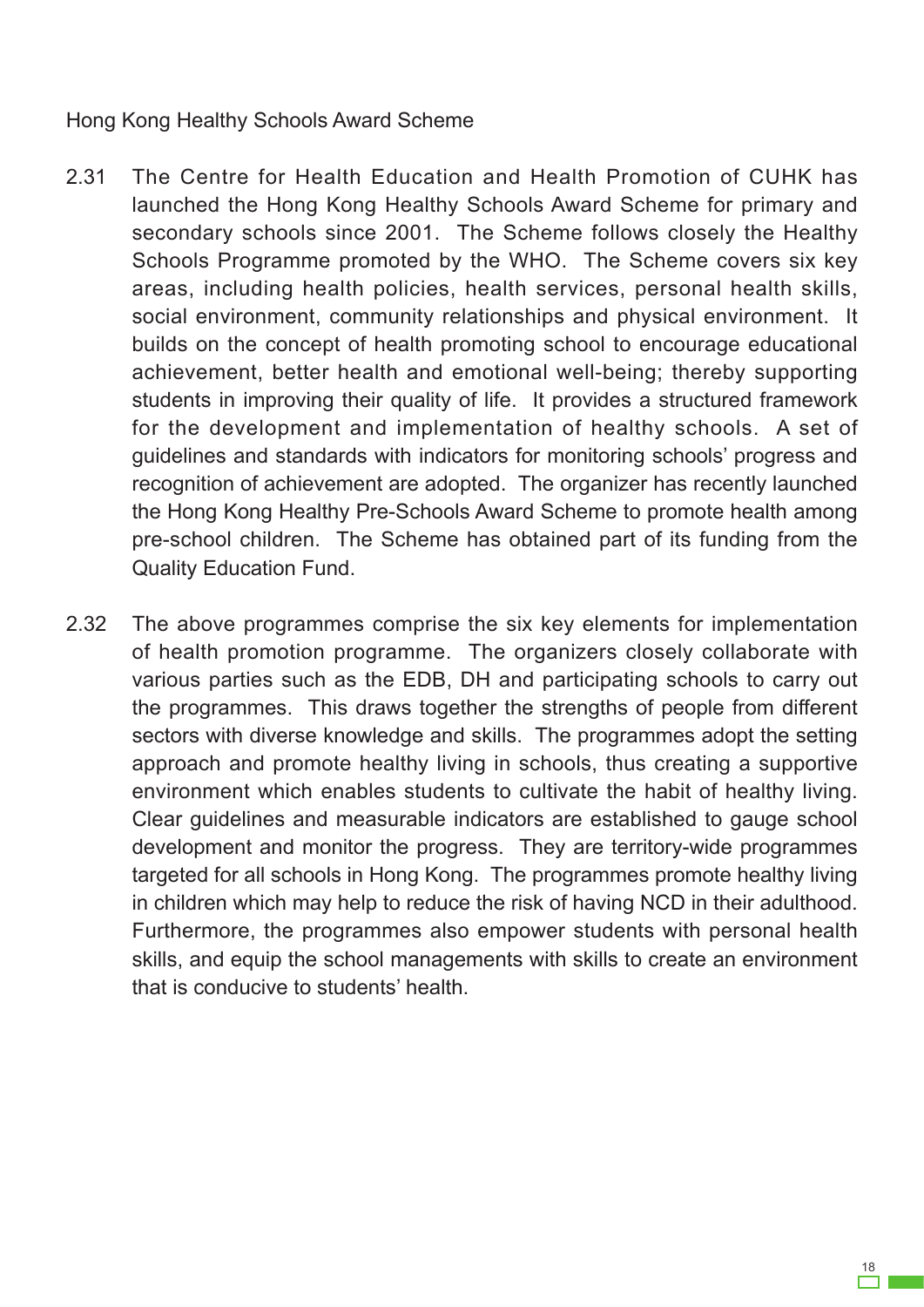#### **Analysis**

Unhealthy dietary habit, physical inactivity and overweight/obesity are prevalent in the local population

- 2.33 Data from various sources have revealed that unhealthy dietary habit, physical inactivity, and overweight/obesity are common at different life stages of the local population starting from school age.
- 2.34 For dietary habit, the WHO recommends exclusive breastfeeding up to 6 months for newborns. Although many infants in Hong Kong have been breastfed on discharge from hospital, the exclusive breastfeeding rate remains low. Unhealthy dietary habit is also common among children and adults. Many children show preference and consume unhealthy food such as sugary drinks and deep-fried food. Similarly, majority of adults have certain unhealthy dietary habits such as inadequate fruit and vegetables consumption, and frequent sugary drinks. Overall, unhealthy dietary habit is more common among males.
- 2.35 Physical inactivity is prevalent in the territory. Local studies showed that about half of the students did not exercise enough. On the other hand, they spent a significant proportion of time on sedentary activities such as watching television and surfing internet. For adult population, about one-fifth are classified as having "low" level of physical activity and over half of them did not participate in any sports activity in the past three months. Similar to the children population, adults spend a lot of time on sedentary activities such as sitting. In general, females are less active than males.
- 2.36 The prevalence of overweight/obesity is on the rising trend in Hong Kong for both children and adults. As unhealthy dietary habit and physical inactivity are risk factors for overweight/obesity, it is not difficult to understand the reason behind. Overall, overweight/obesity is more common among males. Furthermore, the presence of cardiovascular risk factors such as high blood pressure and adverse lipid profile are not uncommon among both children and adult population.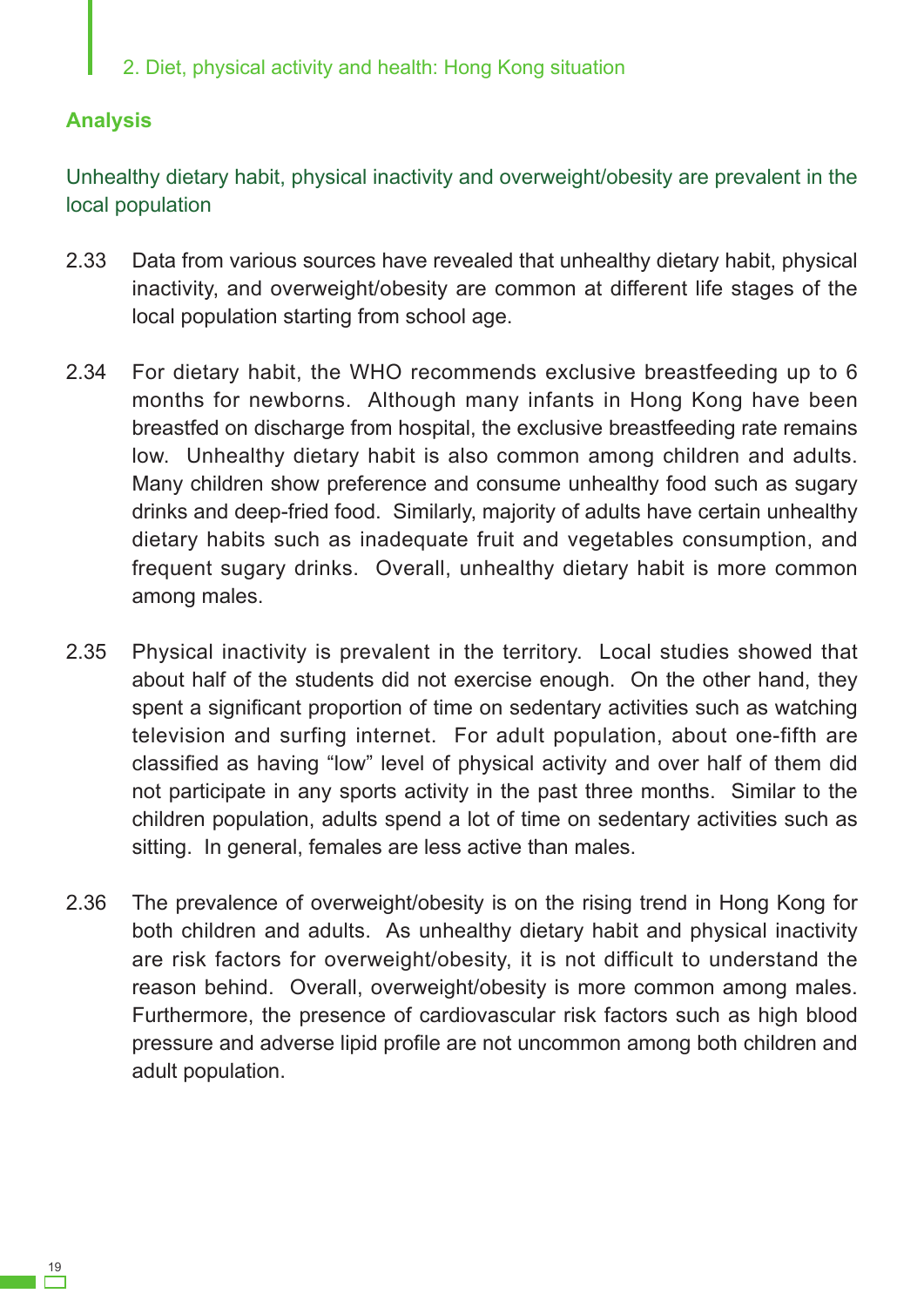Information gap on local epidemiology of unhealthy dietary habit and physical inactivity

- 2.37 It is clear that the unhealthy lifestyles practices are common in the local population. However, **information on the prevalence of unhealthy dietary habit and participation in physical activity among children, especially infants and young children, remains inadequate**.
- 2.38 Several government departments are conducting population-based surveys related to the dietary habit and physical activity participation of the local population. For example, the Study on the Participation Patterns of Hong Kong People in Physical Activities is being conducted by the CSC of the Sports Commission to examine the patterns of physical activity participation by the local population aged seven and above. The Food Consumption Survey 2005-2007 and the Total Diet Study (TDS) of the Food and Environmental Hygiene Department (FEHD) are being conducted to collect information on the food consumption patterns of the local adult population. While the above studies are expected to shed light on the behavioural and biomedical risk factors affecting the population at large, information focusing on infant and young children remains limited.
- 2.39 On the other hand, the DH has conducted the first population-based Child Health Survey to collect health information of local children aged 14 and below, such as health-related behaviours, health status and parenting issues. While the Child Health Survey of the DH may add to the current knowledge on health status of infants and young children, the survey has not been specifically designed for collecting data on dietary habit and physical activity, and the information generated from the survey may not be comprehensive to guide interventions that focus on children's dietary habit and physical activity. More information on this area is required to better define their health needs.
- 2.40 Besides, majority of local studies focus on revealing the prevalence of unhealthy dietary habit, physical inactivity or overweight/obese. **Information on the knowledge, attitude and practice, as well as incentives and barriers to people's adoption of healthy lifestyles is limited**. Thus, it is difficult to identify people's root reasons of having these risk factors.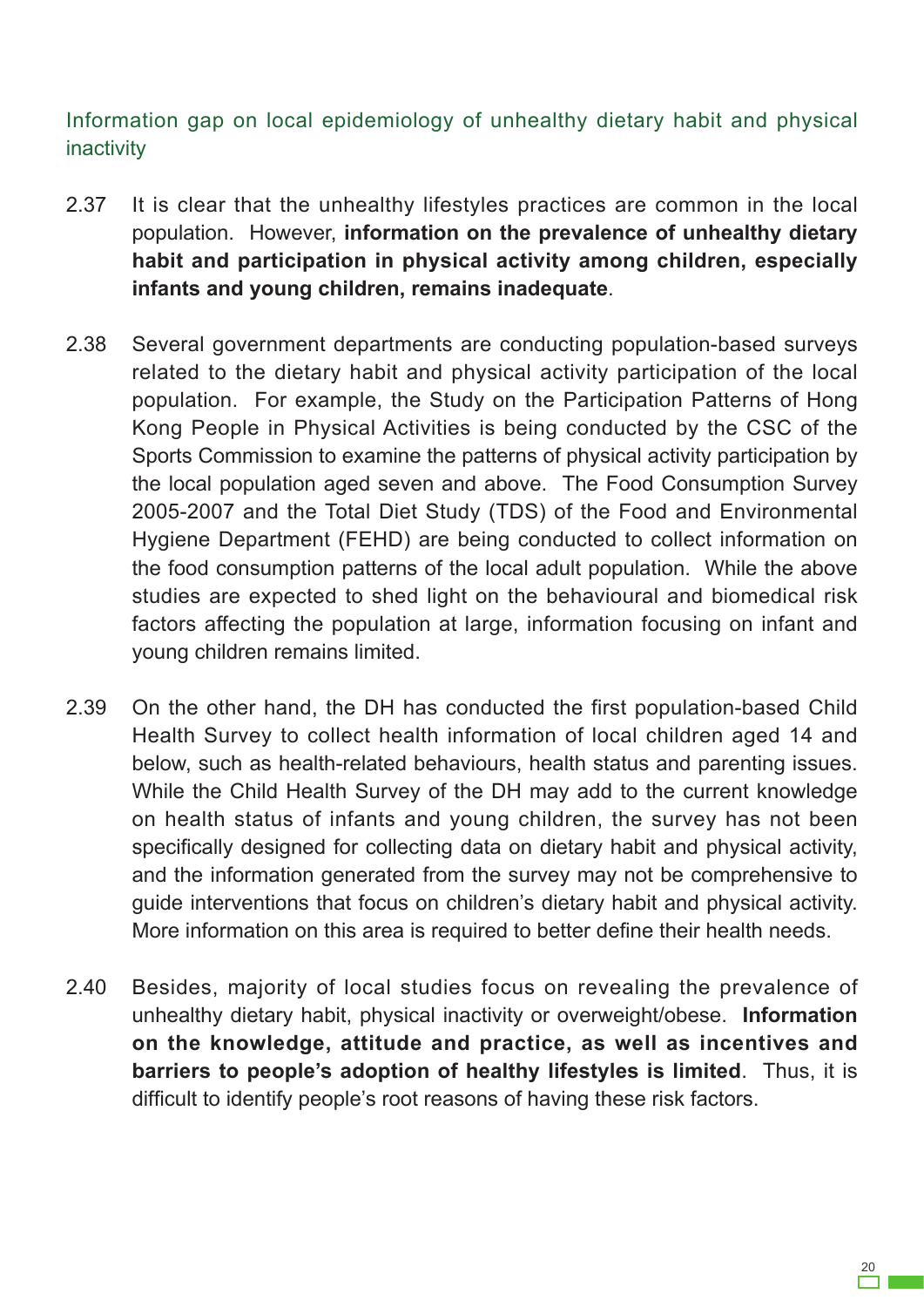#### Gap on local health promotion activities

- 2.41 As can be seen from Annex 4, **local health promotion activities are varied in nature and majority are organized independently by various organizations with minimal coordination among them**. Activities tend to promote healthy living, with school children and adults as the main target groups. Furthermore, despite the lack of detailed information, **the small scale and short-term nature of some of the local health promotion activities might imply a limited impact on improving population health**.
- 2.42 Besides, **health promotion activity targeting at young children is apparently scanty**. Individuals are influenced by factors acting at all stages of life and the risks of developing NCD accumulate with age. A good and healthy start in life creates a strong platform for the health of later life. By utilising opportunities at early life stages, it may be possible to achieve reduction in premature deaths and fewer disabilities in adulthood. Furthermore, it is far easier to establish good patterns of activity and eating habit than to change unhealthy habits that have become ingrained. Thus, intervention that promotes health in early life is important in reducing the risk of NCD in later years.
- 2.43 According to the WHO, the workplace has been established as one of the priority settings for health promotion into the 21st century. The workplace is not only one of the places where most of the time is spent; it also directly influences the physical, mental and social well-being of workers and in turn the health of their families and communities. There are more than three million people working in Hong Kong and workplace offers an ideal setting to promote healthy lifestyles for a large audience. However, **activities to promote healthy living in workplace for the working population are also limited**.